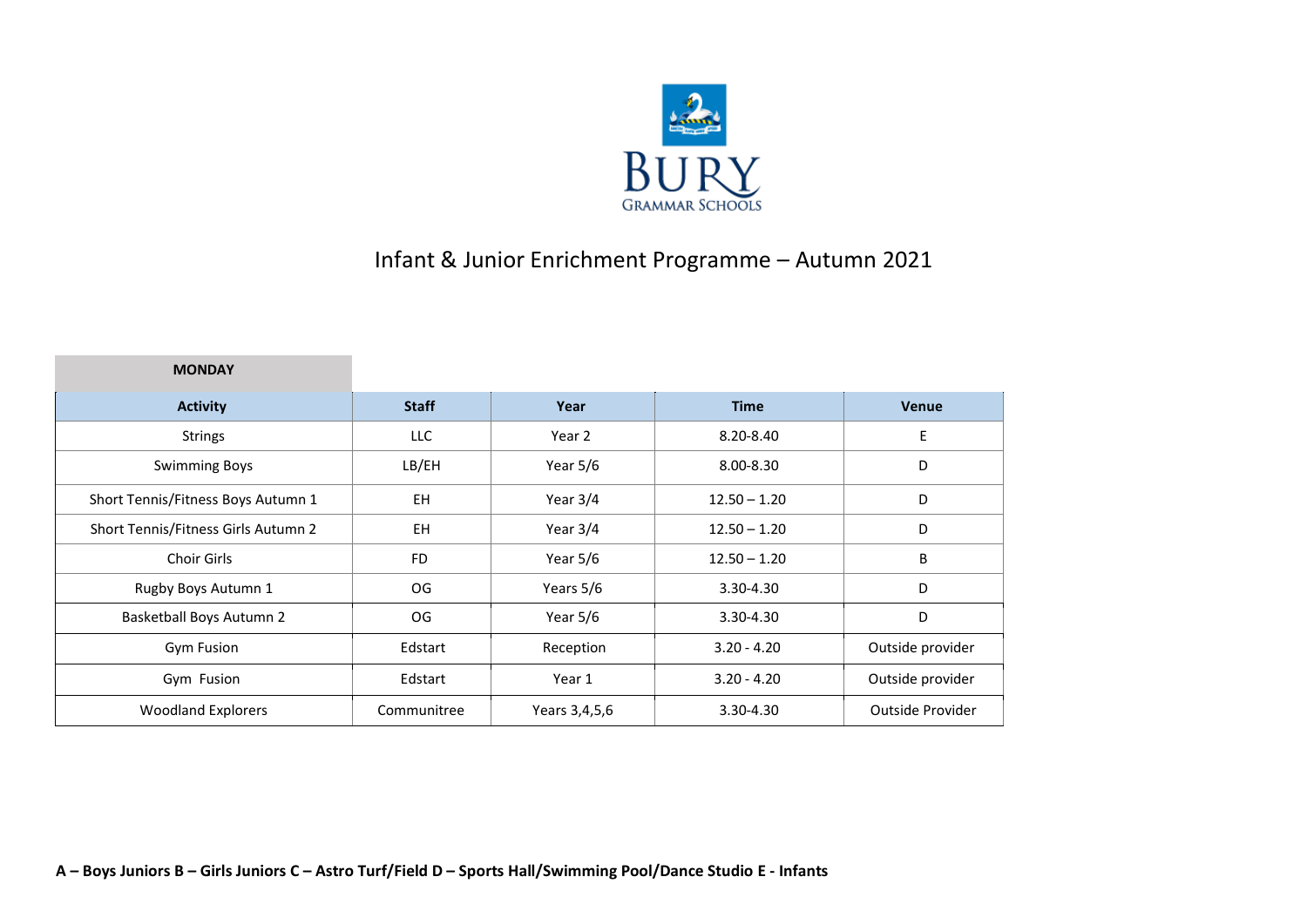| <b>Activity</b>                       | <b>Staff</b> | Year                | <b>Time</b>   | Venue            |
|---------------------------------------|--------------|---------------------|---------------|------------------|
| Choir                                 | <b>FD</b>    | Year 1              | 8.20          | E                |
| Choir Boys                            | GA           | Year 3/4            | 8.20          | $\overline{A}$   |
| Girls Netball Squad                   | PP           | Year 5/6            | 8.00          | D                |
| <b>Buzz Club</b>                      | MG           | Year 2              | 12.00-12.30   | E                |
| Junior Brass                          | MG           | Years 3/4           | 12.50-1.15    | B                |
| 'Get Moving/Wellbeing' Girls WK 1A/2A | EH.          | Year 5/6            | 12.50-1.15    | D                |
| 'Get Moving/Wellbeing' Boys WK 1B/2B  | EH.          | Year 5/6            | 12.50-1.15    | D                |
| Multi Skills/Get Moving WK1A/2A       | PP           | Year 2              | 12.00-12.30   | E                |
| Multi Skills/Get Moving WK1B/2B       | PP           | Year 1              | 12.00-12.30   | E                |
| Book/Reading Club                     | <b>SCA</b>   | Year 3              | 3.30-4.30     | B                |
| Art Club                              | PAC          | Year 4              | 3.30-4.30     | B                |
| Running Club WK 1A/2A                 | ECW          | Year 5              | 3.30-4.30     | D                |
| Running Club WK 1B/2B                 | ECW          | Year 6              | 3.30-4.30     | D                |
| Beginner's Origami                    | SH           | Year 5              | 3.30-4.30     | B                |
| Hockey WK1A/2A                        | JH/CN        | Year 6              | 3.30-4.30     | D                |
| Hockey WK 1B/2B                       | JH/CN        | Year 5              | 3.30-4.30     | D                |
| Drama Club                            | RC           | Year 1              | 3.20-4.20     | E                |
| Make and Create                       | AB/RTR       | Reception           | 3.20-4.20     | E                |
| Gym Fusion                            | Edstart      | KG                  | $3.20 - 4.20$ | Outside provider |
| <b>Gym Fusion</b>                     | Edstart      | Year 2              | $3.20 - 4.20$ | Outside provider |
| <b>Woodland Explorers</b>             | Communitree  | Years Reception 1/2 | 3.20-4.20     | Outside Provider |

**TUESDAY**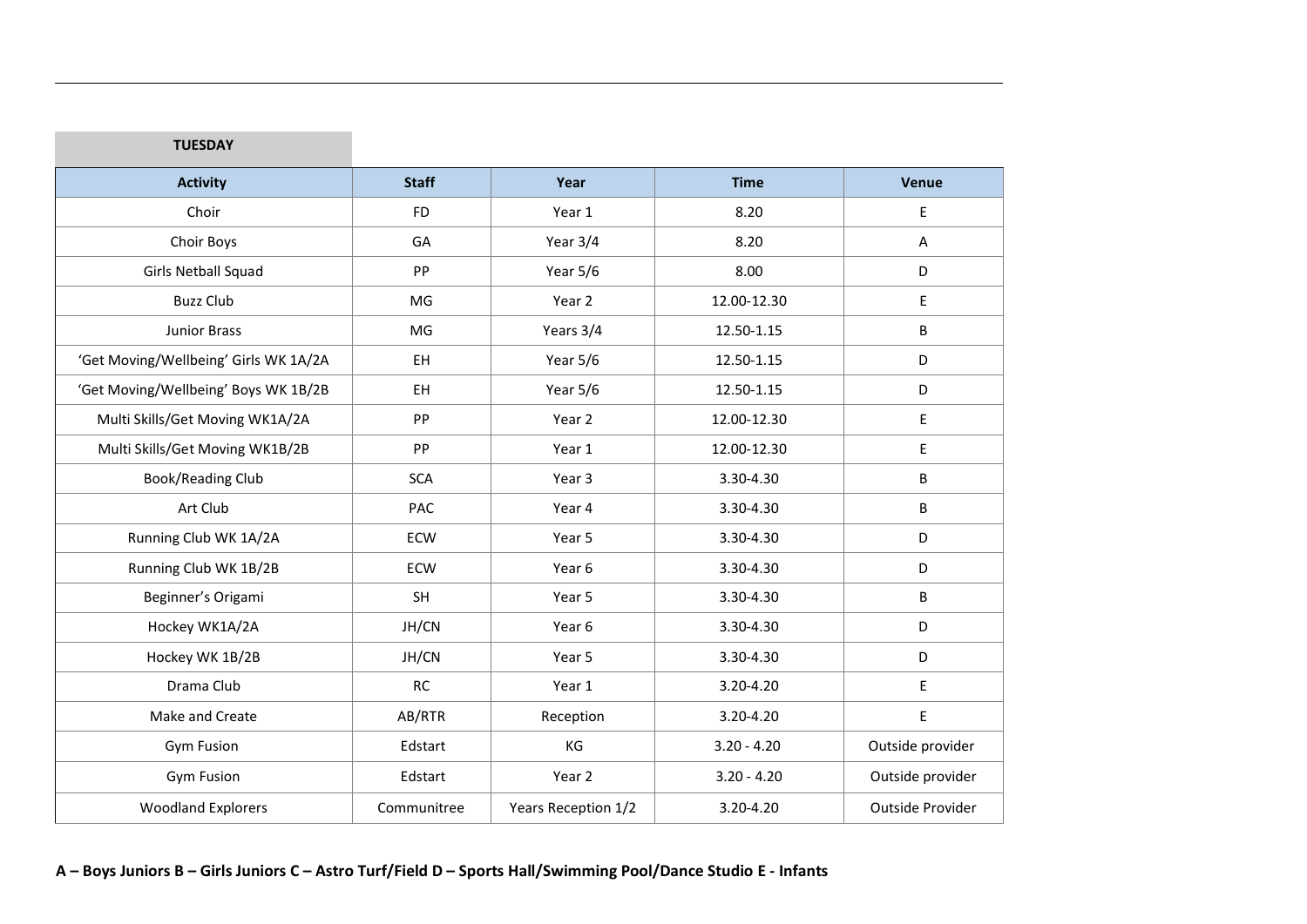## **WEDNESDAY**

| <b>Activity</b>            | <b>Staff</b> | Year          | <b>Time</b>     | Venue            |
|----------------------------|--------------|---------------|-----------------|------------------|
| Choir                      | <b>FD</b>    | Year 2        | 8.20            | Е                |
| Choir Boys                 | GA           | Year 5/6      | 8.20            | Α                |
| <b>Swimming Girls</b>      | LB/JH        | Year 5/6      | $8:00 - 8:30$   | D                |
| Yoga/Fitness WK 1B/2B      | <b>DP</b>    | Year 2        | $1200 - 12.30$  | E                |
| Yoga/Fitness WK1A/2A       | <b>DP</b>    | Year 1        | $12.00 - 12.30$ | E                |
| Lego/Construction          | AHM          | Year 2        | 3.20-4.20       | Ε                |
| Multi Games Girls WK 1A/2A | OH           | Year 3/4      | 3.30-4.30       | D                |
| Multi Games Boys WK 1B/2B  | OH           | Year $3/4$    | 3.30-4.30       | D                |
| Mindfulness Boys Autumn 1  | <b>RJP</b>   | Year 4        | 3.30-4.30       | A                |
| Mindfulness Girls Autumn 2 | <b>RJP</b>   | Year 4        | 3.30-4.30       | B                |
| <b>Creative Writing</b>    | DAL          | Years $3 - 6$ | 3.30-4.30       | A                |
| <b>Engineering Club</b>    | <b>REH</b>   | Year 6        | 3.30-4.30       | B                |
| Netball WK 1A/2A           | PP           | Year 6        | 3.30-4.30       | D                |
| Netball WK 1B/2B           | PP           | Year 5        | 3.30-4.30       | D                |
| Basketball                 | SG           | Year 5/6      | 3.30-4.30       | D                |
| Badminton Boys WK 1B/2B    | <b>KAW</b>   | Year 5/6      | 3.30-4.30       | D                |
| Badminton Girls WK 1A/2A   | <b>KAW</b>   | Year 5/6      | 3.30-4.30       | D                |
| Multi Sports               | EdStart      | KG            | 3.20-4.20       | Outside Provider |
| Multi Sports               | EdStart      | Reception     | 3.20-4.20       | Outside Provider |
| <b>Woodland Explorers</b>  | Communitree  | Year 1 and 2  | 3.20-4.20       | Outside Provider |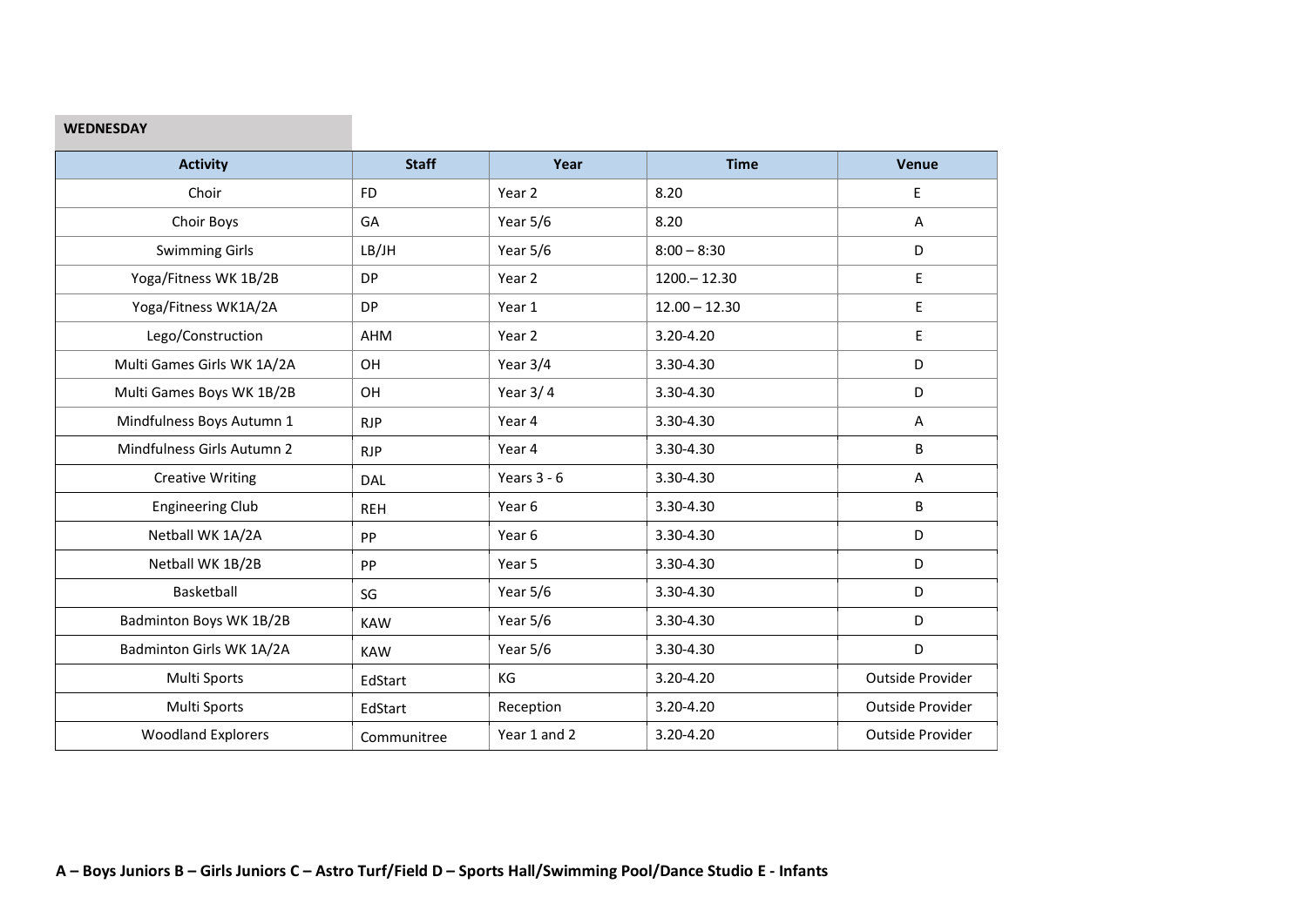| INURSUAI                             |              |                   |               |                  |
|--------------------------------------|--------------|-------------------|---------------|------------------|
| <b>Activity</b>                      | <b>Staff</b> | Year              | <b>Time</b>   | <b>Venue</b>     |
| Girls Choir                          | <b>FD</b>    | Year 3/4          | 8.20          | B                |
| Junior Girls Orchestra               | <b>FD</b>    | Year 3 -6         | 12.50-1.15    | B                |
| Orchestra Boys                       | GA&JD        | Year 3-6          | 12.50-1.15    | Α                |
| 'Get Moving/Wellbeing' Girls WK1A/2A | OH           | Year 3/4          | 12.50-1.15    | B                |
| 'Get Moving/Wellbeing' Boys WK1B/2B  | OH           | Year 3/4          | 12.50-1.15    | Α                |
| Eco Club Girls Autumn 1              | KB           | Year <sub>3</sub> | 3.30-4.30     | B                |
| Eco Club Boys Autumn 2               | KB           | Year 3            | 3.30-4.30     | Α                |
| Sewing Club                          | <b>FH</b>    | Year <sub>3</sub> | 3.30-4.30     | A                |
| Spanish Club                         | EW           | Year 4            | 3.30-4.30     | B                |
| Higher Order Thinking Skills         | <b>SE</b>    | Year 5            | 3.30-4.30     | Α                |
| Dance/Gymnastics WK 1A/2A            | PP           | Year $5/6$        | 3.30-4.30     |                  |
| Dance/Gymnastics WK 1B/2B            | PP           | Year 3/4          | 3.30-4.30     |                  |
| Multi Sports Girls Autumn 1          | GAL          | Year <sub>6</sub> | 3.30-4.30     | D                |
| Multi Sports Boys Autumn 2           | GAL          | Year <sub>6</sub> | 3.30-4.30     | D                |
| <b>Invasion Sports</b>               | Edstart      | Year 1            | $3.20 - 4.20$ | Outside Provider |
| <b>Invasion Sports</b>               | Edstart      | Year 2            | $3.20 - 4.20$ | Outside Provider |
| <b>Woodland Explorers</b>            | Communitree  | Years 3,4,5,6     | 3.30-4.30     | Outside Provider |